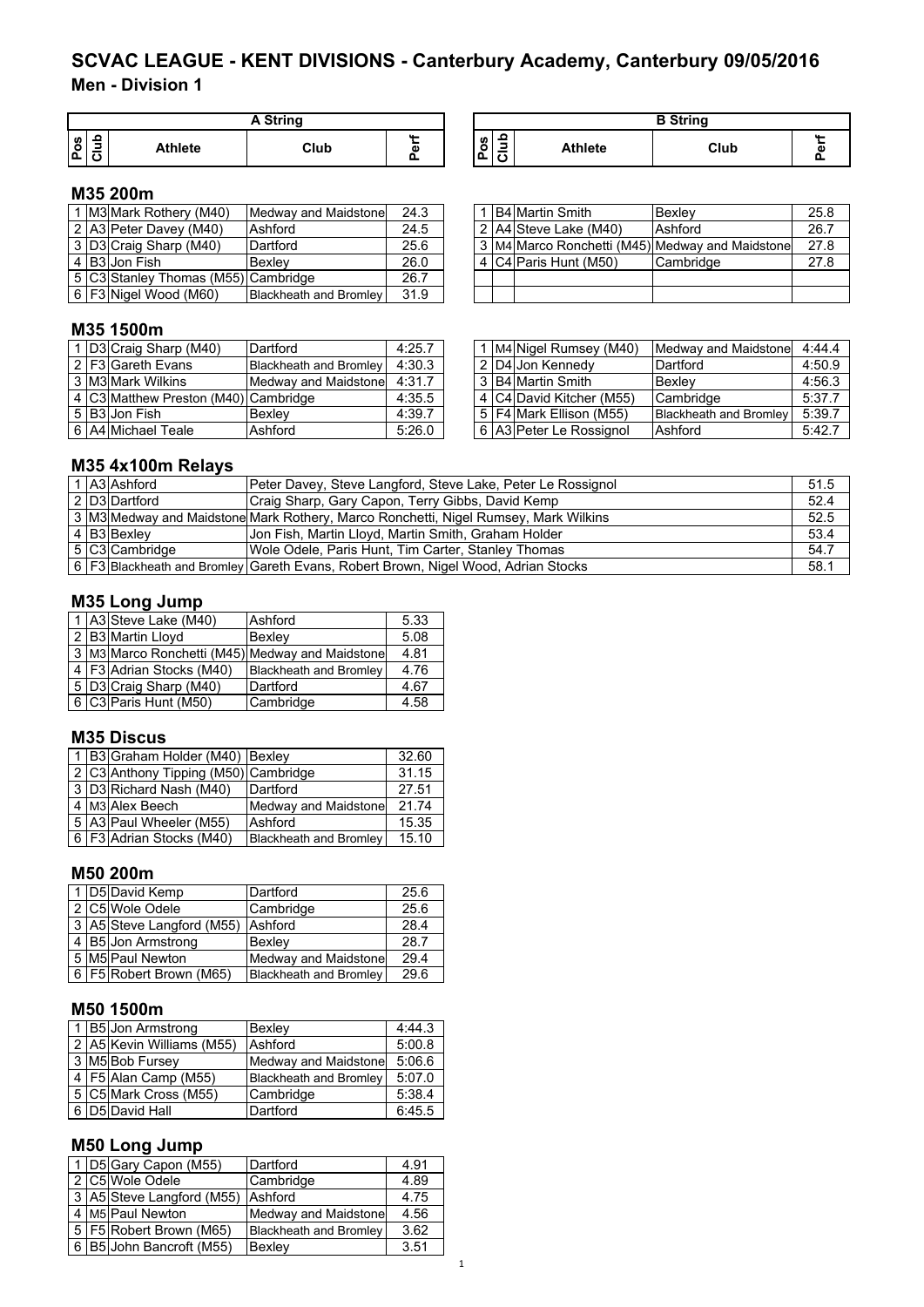### **M50 Discus**

|  | 1 B5 Andy Rushbrook         | Bexley                        | 32.10 |
|--|-----------------------------|-------------------------------|-------|
|  | 2 D5 Paul Searing           | Dartford                      | 29.48 |
|  | 3 C5 Peter Wishart (M55)    | Cambridge                     | 27.85 |
|  | 4   M5   Paul Newton        | Medway and Maidstone          | 17.25 |
|  | 5 A5 Mick Goodall (M65)     | Ashford                       | 15.62 |
|  | 6   F5   Mark Ellison (M55) | <b>Blackheath and Bromley</b> | 11.32 |
|  |                             |                               |       |

# **M60 1500m**

|  | 1 F6 Robert Brown (M65)  | Blackheath and Bromley 5:37.5 |        |
|--|--------------------------|-------------------------------|--------|
|  | 2 C6 Michael Ellsmore    | Cambridge                     | 5:52.2 |
|  | 3 M6 Steve Hesketh (M65) | Medway and Maidstone          | 6:09.6 |
|  | 4 D6 Steve Roberts       | Dartford                      | 7:17.3 |

### **M60 Discus**

|  | 1 A6 Paul Oakes            | Ashford                       | 32.66 |
|--|----------------------------|-------------------------------|-------|
|  | 2 C6 Warwick Dixon (M80)   | Cambridge                     | 24.70 |
|  | 3 M6 Steve Hesketh (M65)   | Medway and Maidstone          | 22.44 |
|  | 4   D6   Trevor Bent (M70) | Dartford                      | 20.74 |
|  | 5   F6 Jim Phelan (M65)    | <b>Blackheath and Bromley</b> | 18.08 |
|  | 6 B6 Tony Garrett (M70)    | Bexley                        | 14.81 |

| <b>Match Details</b>     | Mt Pts | Pts | <b>Overall Details</b>   | <b>Tot Mt Pts</b> | Tot I |
|--------------------------|--------|-----|--------------------------|-------------------|-------|
| 1 Medway and Maidstone   |        | 51  | 1 Dartford               |                   | 11    |
| 2 Dartford               |        | 50  | 2 Medway and Maidstone   | 10.5              | 99    |
| 3 Ashford                |        | 47  | 3 Cambridge              | 6.5               | 93    |
| 4 Bexley                 |        | 46  | 4 Ashford                | 6                 | 93    |
| 5 Cambridge              |        | 45  | 5 Bexley                 |                   | 93    |
| 6 Blackheath and Bromley |        | 28  | 6 Blackheath and Bromley |                   | 61    |

| <b>Match Details</b>     | Mt Pts | Pts | <b>Overall Details</b>   | <b>Tot Mt Pts</b> | <b>Tot Pts</b> |
|--------------------------|--------|-----|--------------------------|-------------------|----------------|
| 1 Medway and Maidstone   | 6      | 51  | 1 Dartford               | 11                | 111            |
| 2 Dartford               |        | 50  | 2 Medway and Maidstone   | 10.5              | 99             |
| 3 Ashford                |        | 47  | 3 Cambridge              | 6.5               | 93             |
| 4 Bexley                 |        | 46  | 4 Ashford                |                   | 93             |
| 5 Cambridge              |        | 45  | 5 Bexlev                 |                   | 93             |
| 6 Blackheath and Bromley |        | 28  | 6 Blackheath and Bromley |                   | 61             |

BC-SCVAC-2016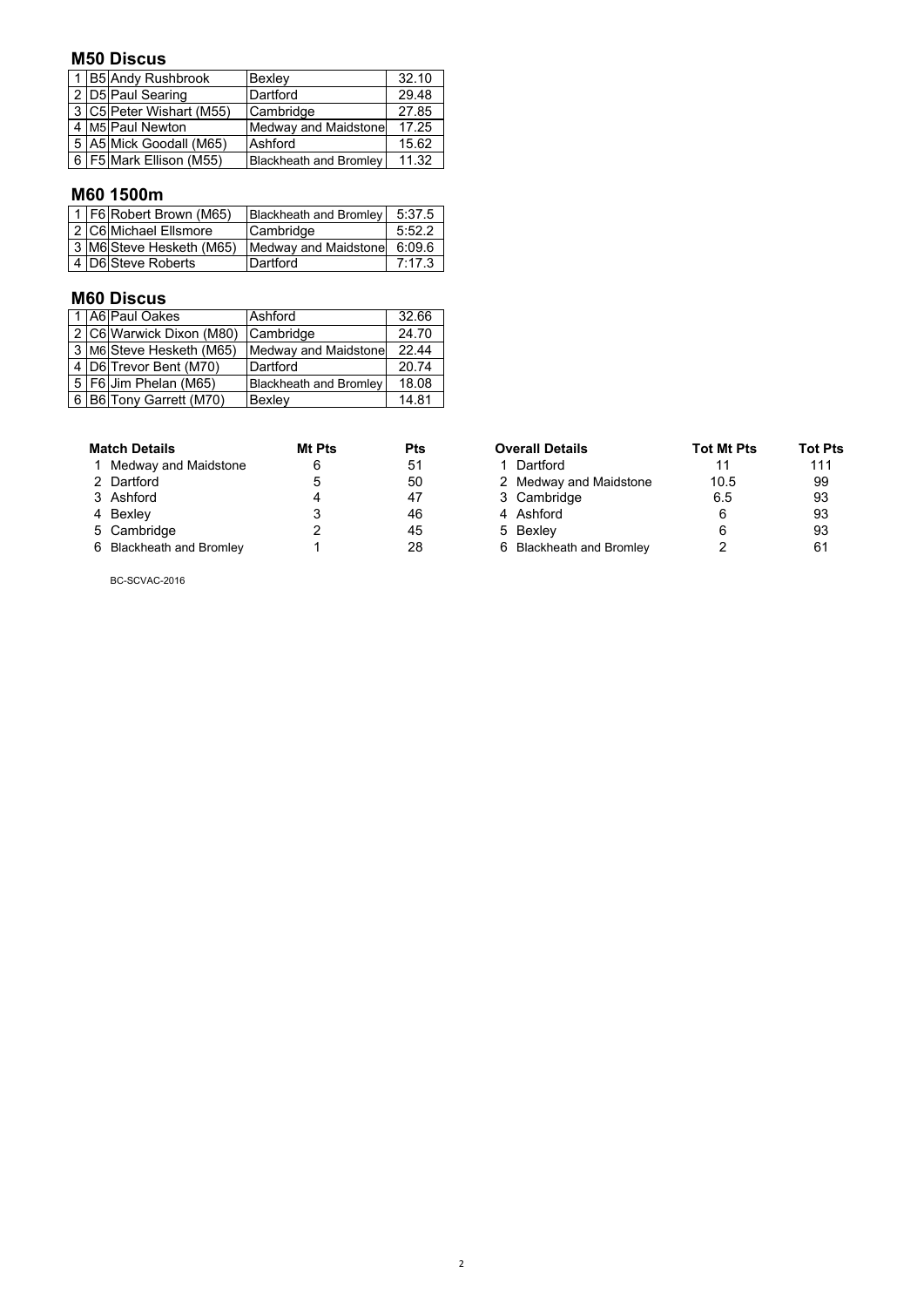# **Men - Division 2 SCVAC LEAGUE - KENT DIVISIONS - Canterbury Academy, Canterbury 09/05/2016**

|               |                | A String |   |
|---------------|----------------|----------|---|
| <b>S</b><br>o | <b>Athlete</b> | Club     | ω |

| <b>A String</b> |                  |                                                   |                | $\overline{P}$ Ctring |           |
|-----------------|------------------|---------------------------------------------------|----------------|-----------------------|-----------|
| Club            | <b>AA </b><br>a۱ | ء<br>w<br>$\overline{\phantom{a}}$<br>o<br>ם<br>~ | <b>Athlete</b> | Club                  | <b>AA</b> |

### **M35 200m**

|  | S3 Paul English (M45)                             | <b>Sevenoaks</b> | 25.3 |  | 1   P4   Trevor Crysell (M45)           | Paddock Wood            | 28.8            |
|--|---------------------------------------------------|------------------|------|--|-----------------------------------------|-------------------------|-----------------|
|  | 2 T3 Richard Christian (M50) Tonbridge            |                  | 26.6 |  | 2 T4 Mark De'Ath (M50)                  | <b>ITonbridge</b>       | 29.2            |
|  | 3   P3   Trevor Simms (M45)                       | Paddock Wood     | 27.3 |  | 3   J4   Simon Horler                   | <b>Bromley Veterans</b> | 36 <sub>c</sub> |
|  | 4   J3 Gavin Kitchingham (M45)   Bromley Veterans |                  | 29.8 |  | 4 S4 Geoffrey Kitchener (M65) Sevenoaks |                         | 38.9            |
|  | 5   K3   Andy Dunmall (M45)                       | <b>Swanley</b>   | 30.1 |  | 5 K4 Robert Carter (M75)                | <b>ISwanlev</b>         | 49.1            |

#### **M35 1500m**

|  | <b>T3 Simon Fraser (M40)</b>                  | Tonbridae            | 4:45.4 |  | H4 Mark Champion (M45) Dartford B |                         | 4:53.4 |
|--|-----------------------------------------------|----------------------|--------|--|-----------------------------------|-------------------------|--------|
|  | 2 H3 Stuart Waterman                          | Dartford B           | 4:47.0 |  | l 2 IT4 Anthony Crush (M40)       | lTonbridae              | 5:13.8 |
|  | 3 J3 Gavin Kitchingham (M45) Bromley Veterans |                      | 4:49.0 |  | l 3   J4   Simon Horler           | <b>Bromley Veterans</b> | 5:52.9 |
|  | 4 P3 Daniel Grimwood                          | <b>IPaddock Wood</b> | 5:03.9 |  |                                   |                         |        |
|  | 5   K3   Andy Dunmall (M45)                   | Swanley              | 5:59.0 |  |                                   |                         |        |

|  | 1 P4 Trevor Crysell (M45)                 | Paddock Wood            | 28.8 |
|--|-------------------------------------------|-------------------------|------|
|  | 2 T4 Mark De'Ath (M50)                    | Tonbridge               | 29.2 |
|  | 3 J4 Simon Horler                         | <b>Bromley Veterans</b> | 36.0 |
|  | 4   S4 Geoffrey Kitchener (M65) Sevenoaks |                         | 38.9 |
|  | 5 K4 Robert Carter (M75)                  | Swanley                 | 49.1 |

|                | 1   H4 Mark Champion (M45) Dartford B |                         |        |  |  |
|----------------|---------------------------------------|-------------------------|--------|--|--|
|                | 2 T4 Anthony Crush (M40) Tonbridge    |                         | 5:13.8 |  |  |
| 3 <sub>1</sub> | J4 Simon Horler                       | <b>Bromley Veterans</b> | 5:52.9 |  |  |
|                |                                       |                         |        |  |  |
|                |                                       |                         |        |  |  |

### **M35 4x100m Relays**

|  | <b>T3</b> Tonbridge    | Jason Cannon, Mark De'Ath, Richard Christian, Simon Fraser      | 53.3 |
|--|------------------------|-----------------------------------------------------------------|------|
|  | 2 P3 Paddock Wood      | Trevor Simms, Trevor Crysell, David Welham, Mark Woods          | 57.8 |
|  | 3 JJ3 Bromley Veterans | Simon Horler, Gavin Kitchingham, Ray Chapman, Philip Greenfield | 63.9 |
|  | 4 S3 Sevenoaks         | Duncan Cochrane, Paul English, James Graham, David Lobley       | 65.4 |
|  | 5 K3 Swanley           | Andy Dunmall, Malcolm Parsons, Robert Tidmarsh, Peter Godbee    | 67.1 |

### **M35 Long Jump**

|  | 1   T3   Richard Christian (M50)   Tonbridge |                         | 4.38 |
|--|----------------------------------------------|-------------------------|------|
|  | 2 J3 Simon Horler                            | <b>Bromley Veterans</b> | 3.45 |
|  | 3 S3 David Lobley (M50)                      | Sevenoaks               | 3.32 |
|  | 4 P3 Trevor Crysell (M45)                    | Paddock Wood            | 1.86 |

### **M35 Discus**

|  | 1 S3 Paul English (M45)                             | Sevenoaks | 22.63 |
|--|-----------------------------------------------------|-----------|-------|
|  | 2   T3   Richard Christian (M50)   Tonbridge        |           | 17.88 |
|  | 3   J3   Philip Greenfield (M55)   Bromley Veterans |           | 17.13 |
|  | 4 P3 David Welham (M55) Paddock Wood                |           | 14.39 |

### **M50 200m**

|  | 1   P5 Mark Woods (M55)                     | Paddock Wood            | 26.3 |
|--|---------------------------------------------|-------------------------|------|
|  | 2   T5 Jason Cannon                         | Tonbridge               | 27.1 |
|  | 3   K5   Malcolm Parsons                    | Swanley                 | 30.7 |
|  | J5 Jonathan Pegg                            | <b>Bromley Veterans</b> | 44.3 |
|  | S5 Richard Pitcairn-Knowles (M80) Sevenoaks |                         | 45.3 |

### **M50 1500m**

|  | 1   T5 Graeme Saker        | Tonbridge               | 4:46.1 |
|--|----------------------------|-------------------------|--------|
|  | 2 H5 John Gurney (M55)     | Dartford B              | 5:09.3 |
|  | 3 P5 Richard Bidois        | Paddock Wood            | 5:17.5 |
|  | 4   J5   Ray Chapman (M55) | <b>Bromley Veterans</b> | 5:19.2 |
|  | 5   K5 Malcolm Parsons     | Swanley                 | 5:43.2 |
|  | S5 David Lobley            | Sevenoaks               | 5:57.7 |

# **M50 Long Jump**

|  |  | 1   T5   Peter Ebbage (M55)                         | Tonbridge | 4.85 |  |  |
|--|--|-----------------------------------------------------|-----------|------|--|--|
|  |  | 2   J5   Philip Greenfield (M55)   Bromley Veterans |           | 4.13 |  |  |
|  |  | 3   P5 David Welham (M55)   Paddock Wood            |           | 3.87 |  |  |
|  |  | 4 S5 Duncan Cochrane (M55) Sevenoaks                |           | 2.84 |  |  |
|  |  | 5   K5   Robert Carter (M75)                        | Swanley   | 1.50 |  |  |

### **M50 Discus**

|  | 1   T5 Peter Ebbage (M55)                | Tonbridge               | 31.94 |
|--|------------------------------------------|-------------------------|-------|
|  | 2 P5 Mark Woods (M55)                    | Paddock Wood            | 23.79 |
|  | 3 J5 Ray Chapman (M55)                   | <b>Bromley Veterans</b> | 17.95 |
|  | 4 S5 Duncan Cochrane (M55) Sevenoaks     |                         | 14.83 |
|  | 5   K5   Robert Tidmarsh (M55)   Swanley |                         | ntr   |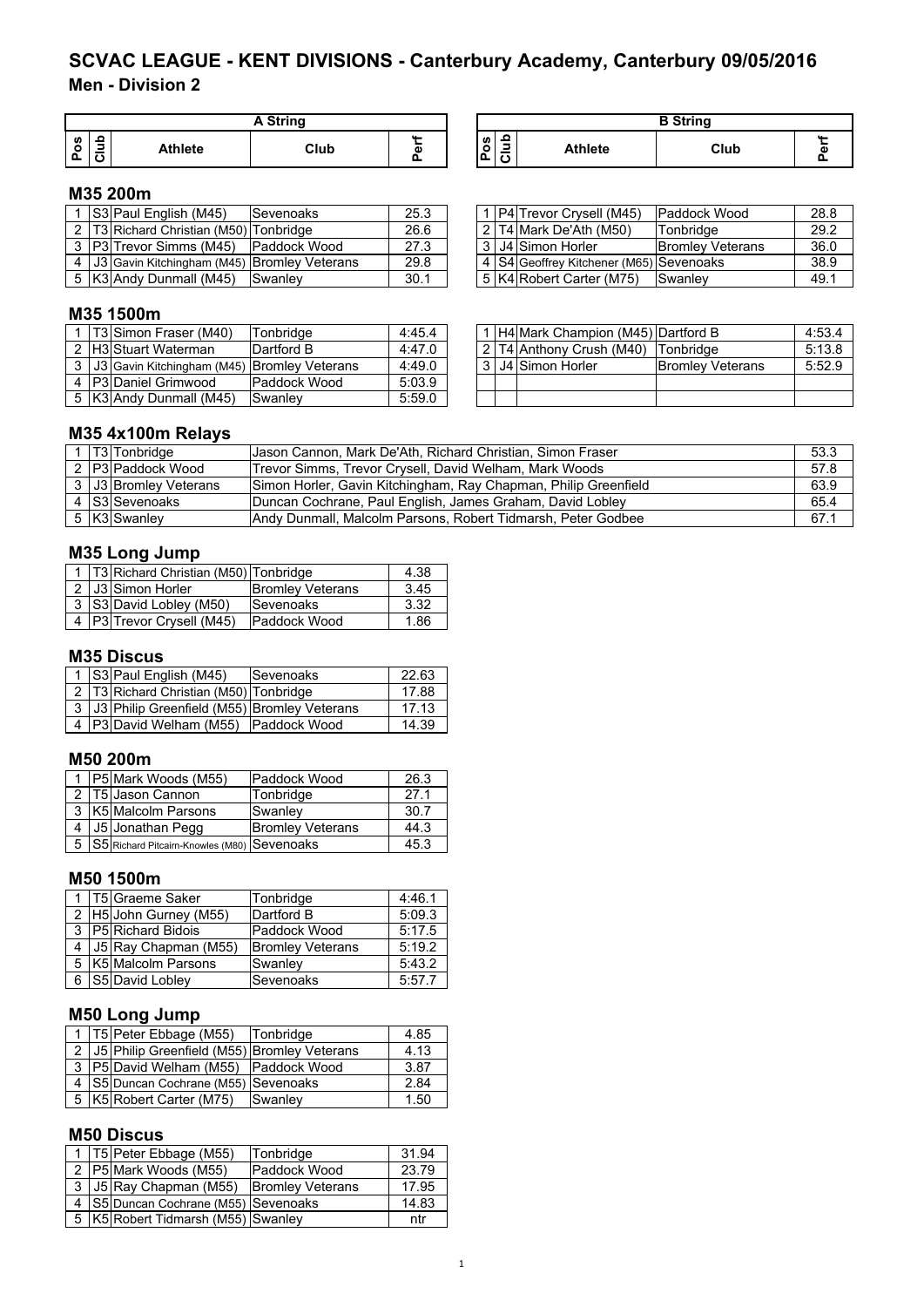### **M60 1500m**

|  | 1 S6 James Graham                                  | Sevenoaks    | 5:28.3 |
|--|----------------------------------------------------|--------------|--------|
|  | 2 P6 Alan Newman                                   | Paddock Wood | 5:34.4 |
|  | 3   J6 Christopher Marshall (M65) Bromley Veterans |              | 6:09.4 |
|  | 4 K6 Peter Godbee (M65)                            | Swanley      | 6:44.0 |

### **M60 Discus**

|  | 1   P6   Mick Duffin (M75)             | Paddock Wood            | 19.82 |
|--|----------------------------------------|-------------------------|-------|
|  | J6 Tony Unseld (M70)                   | <b>Bromley Veterans</b> | 15.14 |
|  | 3 T6 Pete Brenchley                    | Tonbridge               | 13.68 |
|  | 4   K6   Peter Godbee (M65)            | Swanley                 | 13.48 |
|  | 5   S6 David Simpson (M75)   Sevenoaks |                         | 12.79 |

#### **Match Details**

| 1 Tonbridge        |   | 65 | 1 Tonbridge        |    | 130 |
|--------------------|---|----|--------------------|----|-----|
| 2 Paddock Wood     |   | 54 | 2 Paddock Wood     | 11 | 121 |
| 3 Bromley Veterans | Δ | 52 | 3 Bromley Veterans |    | 108 |
| 4 Sevenoaks        |   | 39 | 4 Sevenoaks        | 6  | 71  |
| 5 Swanley          |   | 22 | 5 Swanley          |    | 40  |
| 6 Dartford B       |   | 16 | 6 Dartford B       |    | 16  |

# **Mens Non Scoring Results**

#### **M35 200m**

| ZUUIII                              |                                                         |        |
|-------------------------------------|---------------------------------------------------------|--------|
| Peter Le Rossignol (M35) Ashford AC |                                                         | 27.6   |
|                                     | Adrian Donnelly (M45) Medway & Maidstone AC             | 28.0   |
| 1500m                               |                                                         |        |
| Matt Erwood (M40)                   | Dartford H AC                                           | 4:58.4 |
| Daniel Crush (M40)                  | Tonbridge AC                                            | 5:15.8 |
|                                     | Adrian Donnelly (M45) Medway & Maidstone AC             | 5:35.9 |
| 4x100m Relays                       |                                                         |        |
|                                     | Anthony Crush, Steve Brooks, Peter Ebbage, Nigel Brooks |        |
| <b>DISCUS</b>                       |                                                         |        |
|                                     | David Glendower (M35) Pembrokeshire Harriers            | 20.10  |
| M50                                 |                                                         |        |
| 200m                                |                                                         |        |
| Steve Brooks (M50)                  | Tonbridge AC                                            | 29.2   |
| Nigel Brooks (M50)                  | Tonbridge AC                                            | 31.2   |
| Bob Fursey (M50)                    | Medway & Maidstone AC                                   | 32.0   |
| Mick Cox (M60)                      | Dartford H AC                                           | 41.3   |
| 1500m                               |                                                         |        |
| Colin Bates (M50)                   | Dartford H AC                                           | 5:02.9 |
| Ian Crawley (M50)                   | Tonbridge AC                                            | 5:22.7 |
| Alun Rodgers (M50)                  | Medway & Maidstone AC                                   | 5:27.6 |
| Terry Povey (M50)                   | Dartford H AC                                           | 5:11.8 |
| Jonathan Pegg (M50)                 | <b>Bromley Veterans</b>                                 | 8:54.0 |
| <b>LONG JUMP</b>                    |                                                         |        |
| Mick Cox (M60)                      | Dartford H AC                                           | 2.31   |
| Mark De'ath (M50)                   | Tonbridge AC                                            | 4.41   |
| Steve Brooks (M50)                  | Tonbridge AC                                            | 4.11   |
| <b>DISCUS</b>                       |                                                         |        |
| Ian Crawley (M50)                   | Tonbridge AC                                            | 26.43  |
| Paris Hunt (M50)                    | Cambridge H                                             | 26.27  |
| <b>M60</b>                          |                                                         |        |
| 1500m                               |                                                         |        |
|                                     | Peter Hammilton (M60) Blackheath & Bromley              | 5:55.0 |
|                                     |                                                         |        |

BC-SCVAC-2016

Stuart Nice (M60) Medway & Maidstone AC 7:07.6

| 1 Tonbridge        | 11 | 130 |
|--------------------|----|-----|
| 2 Paddock Wood     | 11 | 121 |
| 3 Bromley Veterans | 8  | 108 |
| 4 Sevenoaks        | 6  | 71  |
| 5 Swanley          | 4  | 40  |
| 6 Dartford B       | 1  | 16  |
|                    |    |     |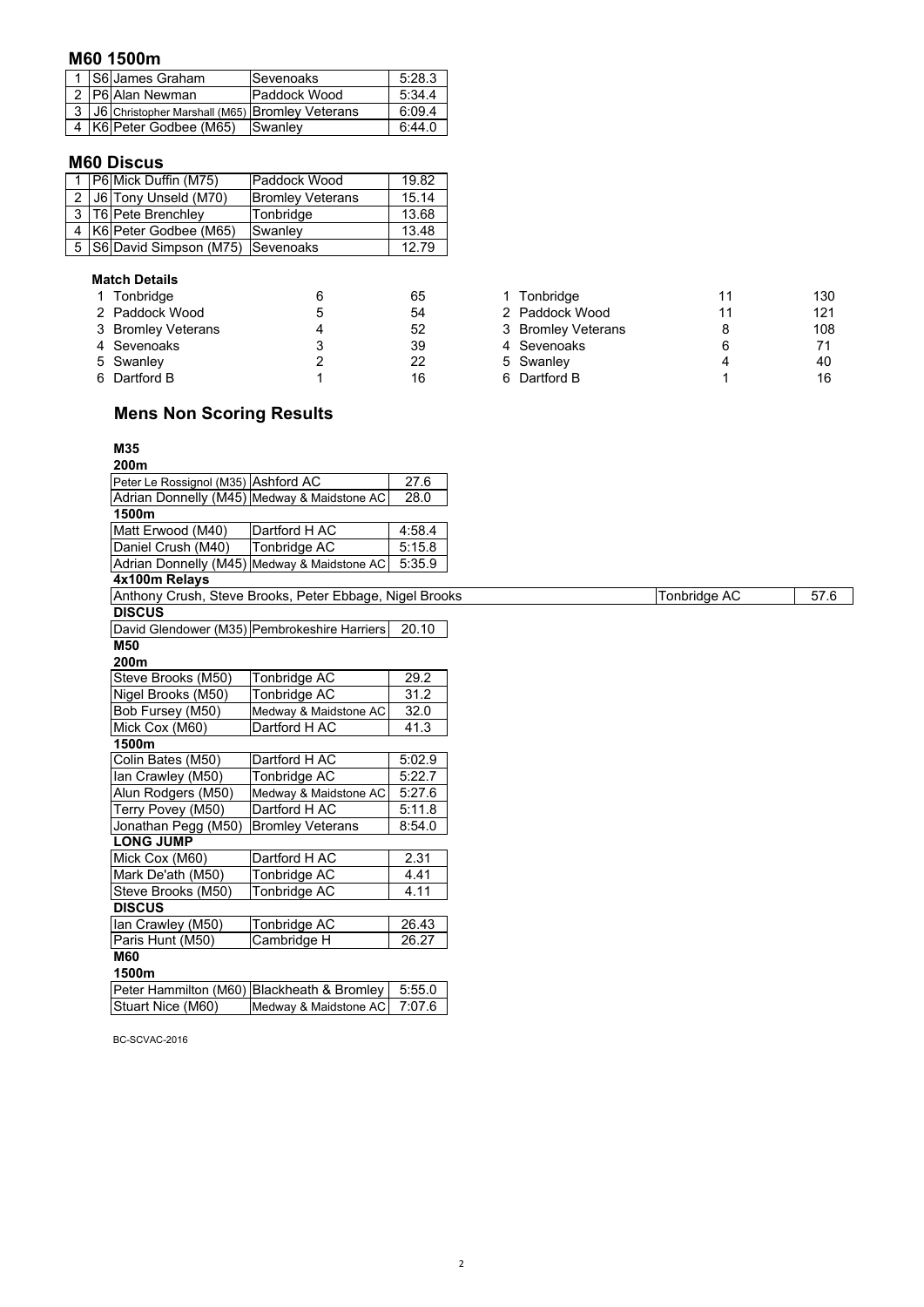# **Women - Division 1 SCVAC LEAGUE - KENT DIVISIONS - Canterbury Academy, Canterbury 09/05/2016**

|                 | A String |                |      |   |  |  |
|-----------------|----------|----------------|------|---|--|--|
| ဖြ<br>1 O<br>۰۵ |          | <b>Athlete</b> | Club | Φ |  |  |

| A String |    |                                                     |                | <b>R</b> String |  |
|----------|----|-----------------------------------------------------|----------------|-----------------|--|
| Club     | G. | ິ<br>Pos<br>$\sim$<br>ے<br>$\overline{\phantom{a}}$ | <b>Athlete</b> | Club            |  |

### **W35 200m**

|  | . ID3 Kirstie Tavlor (W40)      | Dartford                      | 29.7 |  | 1 D4 Fleur Hardie (W40)             | Dartford                                        | 30.7 |
|--|---------------------------------|-------------------------------|------|--|-------------------------------------|-------------------------------------------------|------|
|  | 2   J3   Tina Nairn             | <b>IBromlev Veterans</b>      | 29.9 |  | 2 B4 Sarah Covill                   | IBexlev                                         | 32.7 |
|  | 3 B3 Wendy Masters (W45) Bexley |                               | 30.2 |  |                                     | 3 F4 Jane Bradshaw (W40) Blackheath and Bromley | 36.4 |
|  | $4$   F3 Jenny Neal (W45)       | <b>Blackheath and Bromley</b> | 32.4 |  | 4 C4 Christine Bond (W50) Cambridge |                                                 | 37.8 |
|  | 5 C3 Cara Oliver (W40)          | <b>Cambridge</b>              | 35.1 |  | 5 J4 Anne Unseld (W65)              | <b>Bromley Veterans</b>                         | 38.2 |

|  | 1 D4 Fleur Hardie (W40)   | Dartford                                        | 30.7 |
|--|---------------------------|-------------------------------------------------|------|
|  | 2 B4 Sarah Covill         | Bexley                                          | 32.7 |
|  |                           | 3 F4 Jane Bradshaw (W40) Blackheath and Bromley | 36.4 |
|  | 4 C4 Christine Bond (W50) | Cambridge                                       | 37.8 |
|  | 5 J4 Anne Unseld (W65)    | <b>Bromley Veterans</b>                         | 38.2 |

#### **W35 1500m**

|  | 1 D3 Hannah Roberts                 | Dartford                                        | 5:23.0 |  | 1 $FA$ Jenny Neal (W45)              | <b>Blackheath and Bromley</b> | 5:48.1 |
|--|-------------------------------------|-------------------------------------------------|--------|--|--------------------------------------|-------------------------------|--------|
|  | 2 J3 Tina Nairn                     | <b>Bromley Veterans</b>                         | 5:28.2 |  | 2 D4 Tanya Brightwell (W40) Dartford |                               | 5:48.9 |
|  |                                     | 3 F3 Jane Bradshaw (W40) Blackheath and Bromley | 5:30.6 |  | 3 B4 Sarah Covill                    | Bexley                        | 7:01.2 |
|  | 4 B3 Wendy Prowse (W40) Bexley      |                                                 | 5:46.5 |  |                                      |                               |        |
|  | 5 C3 Christine Bond (W50) Cambridge |                                                 | 6:03.5 |  |                                      |                               |        |

|  | 1   F4   Jenny Neal (W45)            | <b>Blackheath and Bromley</b> | 5:48.1 |
|--|--------------------------------------|-------------------------------|--------|
|  | 2 D4 Tanya Brightwell (W40) Dartford |                               | 5:48.9 |
|  | 3 B4 Sarah Covill                    | Bexlev                        | 7:01.2 |
|  |                                      |                               |        |
|  |                                      |                               |        |

### **W35 4x100m Relays**

|  | 1 D3 Dartford | Kirstie Taylor, Allison Page, Fleur Hardie, Teresa Eades                                       | 58.  |
|--|---------------|------------------------------------------------------------------------------------------------|------|
|  | 2 B3 Bexley   | Wendy Masters, Sarah Covill, Chris Pates, Wendy Prowse                                         | 63.2 |
|  |               | 3   F3  Blackheath and Bromley   Caroline Morten, Jackie Montgomery, Jane Bradshaw, Jenny Neal | 65.( |

#### **W35 Long Jump**

|  | 1 B3 Wendy Masters (W45) Bexley |                                                         | 3.93 |
|--|---------------------------------|---------------------------------------------------------|------|
|  | 2 J3 Tina Nairn                 | <b>Bromley Veterans</b>                                 | 3.85 |
|  | 3 D3 Allison Page (W45)         | Dartford                                                | 3.57 |
|  |                                 | 4   F3   Caroline Morten (W50)   Blackheath and Bromley | 3.55 |
|  | 5 C3 Cara Oliver (W40)          | Cambridge                                               | 3.14 |

### **W35 Discus**

|  | 1 D3 Clare Abbot-Grundy | Dartford                      | 28.46 |
|--|-------------------------|-------------------------------|-------|
|  | $2 B3 $ Sarah Steadman  | Bexley                        | 15.89 |
|  | 3 J3 Tina Nairn         | <b>Bromley Veterans</b>       | 15.50 |
|  | 4 F3 Anne Cilia (W55)   | <b>Blackheath and Bromley</b> | 10.72 |

### **W50 200m**

|  | 1 F5 Jackie Montgomery  | <b>Blackheath and Bromley</b> | 31.8 |
|--|-------------------------|-------------------------------|------|
|  | 2 D5 Teresa Eades (W55) | Dartford                      | 33.3 |
|  | 3 B5 Chris Pates        | Bexley                        | 35.3 |
|  | 4 C5 Ros Tabor (W65)    | Cambridge                     | 35.8 |
|  | 5 J5 Bridget Macedonski | <b>Bromley Veterans</b>       | 38.7 |

### **W50 1500m**

|  | $\vert$ 1 $\vert$ C5 Ros Tabor (W65) | Cambridge                     | 5:53.9 |
|--|--------------------------------------|-------------------------------|--------|
|  | 2 D5 Denise Rose                     | Dartford                      | 5:58.4 |
|  | 3 J5 Bridget Macedonski              | <b>Bromley Veterans</b>       | 6:31.0 |
|  | 4   F5 Anne Cilia (W55)              | <b>Blackheath and Bromley</b> | 6:59.6 |
|  | 5 B5 Geraldine Legon (W55) Bexley    |                               | 8:56.3 |

### **W50 Long Jump**

|  | 1   D5 Teresa Eades (W55)            | Dartford                      | 4.00 |
|--|--------------------------------------|-------------------------------|------|
|  | 2 F5 Jackie Montgomery               | <b>Blackheath and Bromley</b> | 3.82 |
|  | 3 C5 Maria Macdonald (W60) Cambridge |                               | 3.32 |
|  | 4 B5 Chris Pates                     | Bexley                        | 3.11 |
|  | 5 J5 Bridget Macedonski              | <b>Bromley Veterans</b>       | 2.22 |

### **W50 Discus**

|  | 1   D5 Anne Thacker (W55)   Dartford |                        | 20.82 |
|--|--------------------------------------|------------------------|-------|
|  | 2 B5 Geraldine Legon (W55) Bexley    |                        | 12.88 |
|  | 3   F5 Jackie Montgomery             | Blackheath and Bromley | 8.53  |

### **W60 1500m**

| 1 D6 Marian Povey |                        | Dartford                | 6:06.7 |
|-------------------|------------------------|-------------------------|--------|
|                   | 2 J6 Anne Unseld (W65) | <b>Bromley Veterans</b> | 7:19.3 |
|                   | 3 C6 Maria Macdonald   | Cambridge               | 7:39.8 |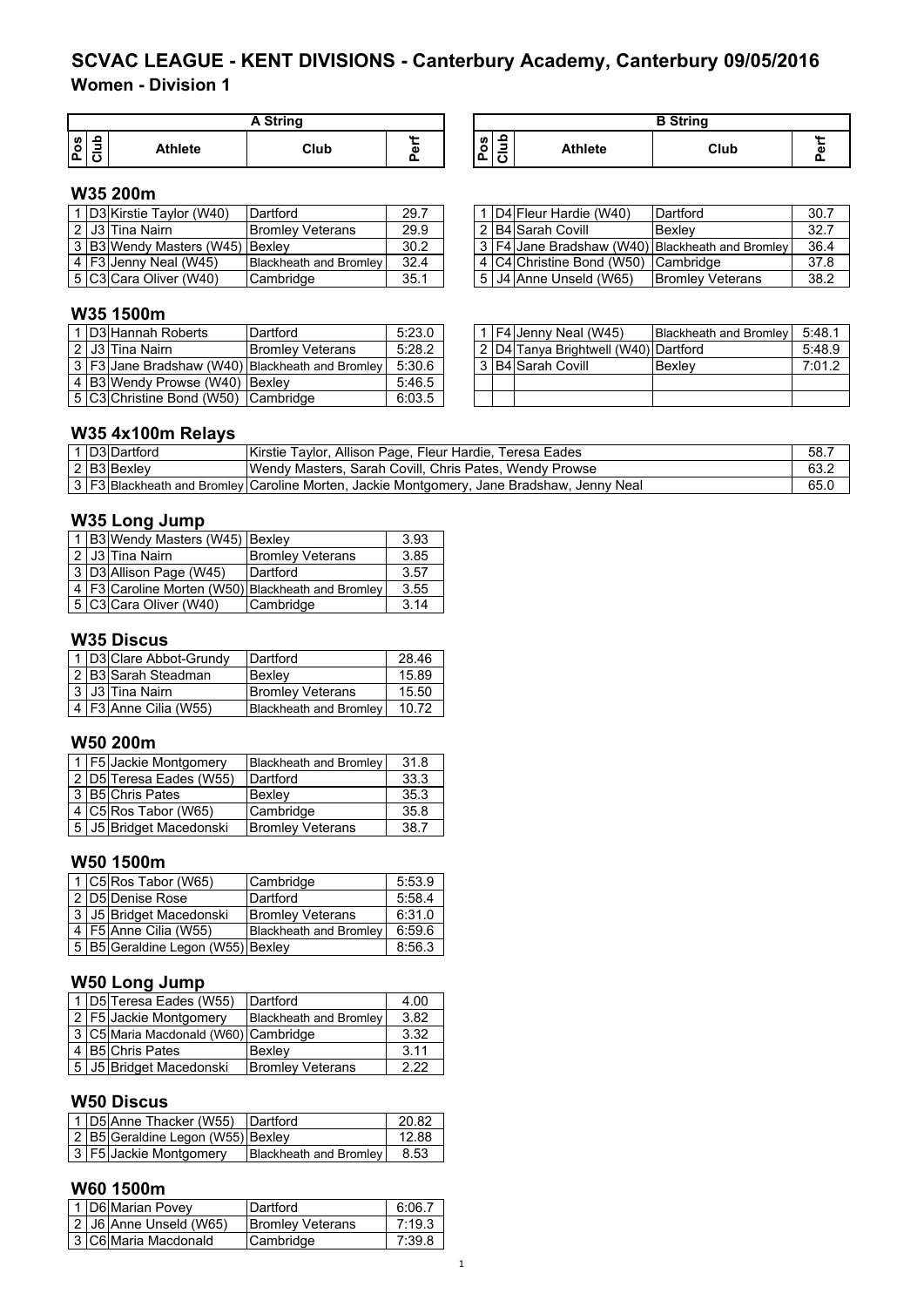# **W60 Discus**

|  | 1   D6 Christine Clements | <b>Dartford</b>         | 14.29 |
|--|---------------------------|-------------------------|-------|
|  | 2 J6 Anne Unseld (W65)    | <b>Bromley Veterans</b> | 9.14  |

| <b>Match Details</b>     | <b>Mt Pts</b> | Pts |
|--------------------------|---------------|-----|
| 1 Dartford               | 6             | 73  |
| 2 Bexley                 | 5             | 46  |
| 3 Blackheath and Bromley |               | 45  |
| 4 Bromley Veterans       | 3             | 39  |
| 5 Cambridge              | 2             | 26  |

BC-SCVAC-2016

| <b>Match Details</b>     | Mt Pts | Pts | <b>Overall Details</b>   | <b>Tot Mt Pts</b> | <b>Tot Pts</b> |
|--------------------------|--------|-----|--------------------------|-------------------|----------------|
| 1 Dartford               |        | 73  | 1 Dartford               |                   | 137            |
| 2 Bexley                 |        | 46  | 2 Blackheath and Bromley |                   | 92             |
| 3 Blackheath and Bromley |        | 45  | 3 Bexley                 |                   | 81             |
| 4 Bromley Veterans       |        | 39  | 4 Cambridge              |                   | 83             |
| 5 Cambridge              |        | 26  | 5 Bromley Veterans       |                   | 65             |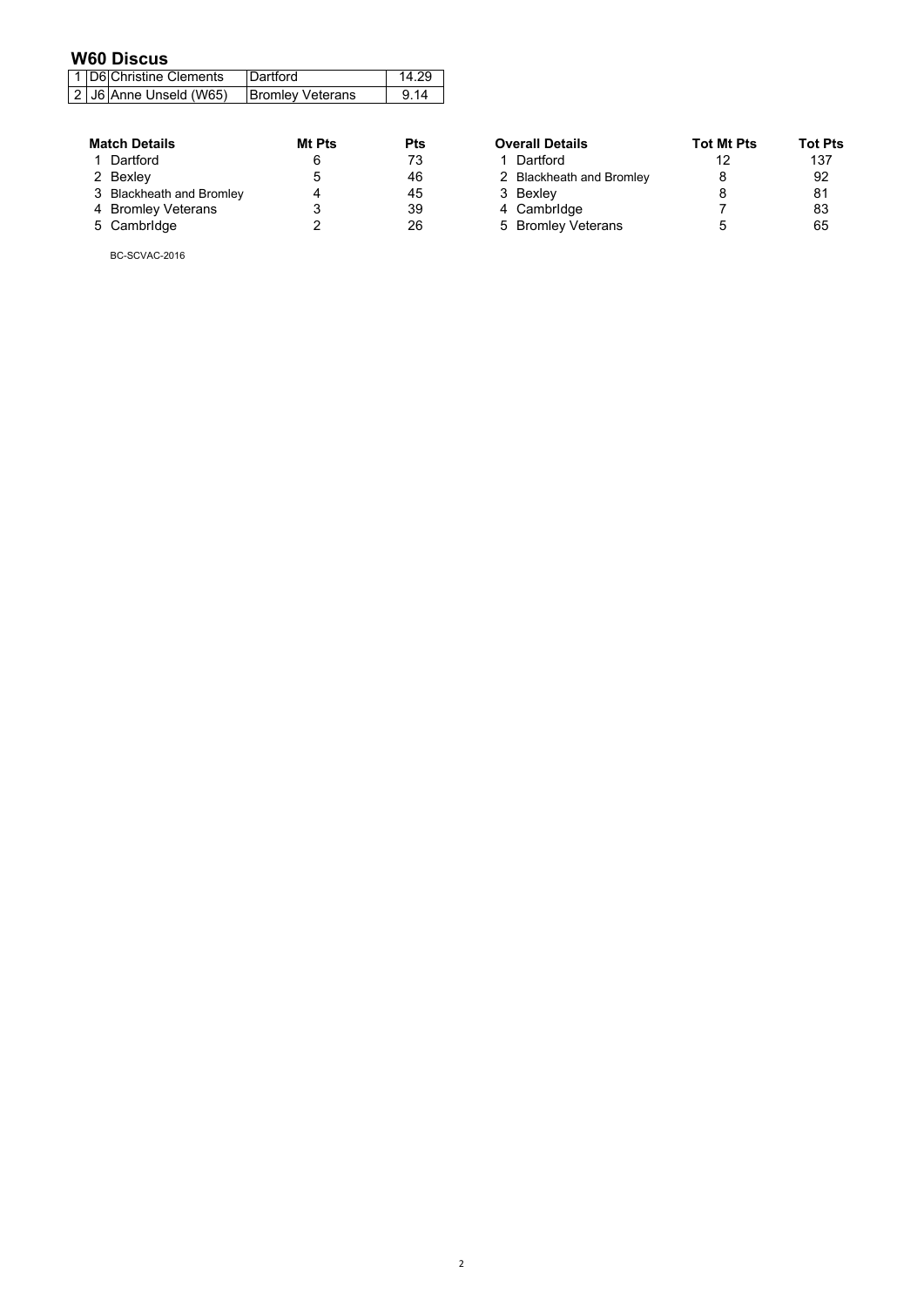# **Women - Division 2 SCVAC LEAGUE - KENT DIVISIONS - Canterbury Academy, Canterbury 09/05/2016**

|                                | Strina         |      |            |  |                                                                 |         | <b>B</b> String |    |
|--------------------------------|----------------|------|------------|--|-----------------------------------------------------------------|---------|-----------------|----|
| ഗ   ⊇<br>۰<br>. .<br>∣⊽ົ<br>ه١ | <b>Athlete</b> | Club | <b>AA </b> |  | ൧<br><b>S</b><br>٥<br>-<br>ட<br>$\overline{\phantom{a}}$<br>. . | Athlete | Club            | G) |

#### **W35 200m**

|  | 1 T3 Emma Wood (W40)                  | Tonbridae    | 27.8 |  | T4 Diane Wright         | Tonbridae | 31.8 |
|--|---------------------------------------|--------------|------|--|-------------------------|-----------|------|
|  | 2 K3 Victoria Ingamells (W40) Swanley |              | 38.3 |  | 2 K4 Anna Willard (W40) | Swanlev   | 35.7 |
|  | 3 P3 Sue James (W65)                  | Paddock Wood | 41.4 |  |                         |           |      |
|  | 4 A3 Jane Wheeler                     | Ashford      | 44.7 |  |                         |           |      |

|                         | 1   T4   Diane Wright | Tonbridge | 31.8  |
|-------------------------|-----------------------|-----------|-------|
| 2 K4 Anna Willard (W40) |                       | Swanley   | -35.1 |
|                         |                       |           |       |
|                         |                       |           |       |

## **W35 1500m**

|  | IT3IEmma Wood (W40)              | Tonbridae | 5:51.9 |  | <b>T4 Emma Avis (W45)</b>                   | Tonbridae | 6:36.7 |
|--|----------------------------------|-----------|--------|--|---------------------------------------------|-----------|--------|
|  | 2 A3 Candy Hawkins (W45) Ashford |           | 5:59.8 |  | 2 A4 Jane Wheeler                           | Ashford   | 7:13.6 |
|  | 3 K3 Anna Willard (W40)          | Swanley   | 6:35.8 |  | 3   K4   Victoria Ingamells (W40)   Swanley |           | 7.07.0 |

|  | 1   T4   Emma Avis (W45)              | Tonbridge | 6:36.7 |
|--|---------------------------------------|-----------|--------|
|  | 2 A4 Jane Wheeler                     | Ashford   | 7:13.6 |
|  | 3 K4 Victoria Ingamells (W40) Swanley |           | 7:27.3 |

### **W35 4x100m Relays**

| T31.<br>Tonbridge | Diane Wright, Emma Wood, Lucy Pitcairn-Knowles, Emma Avis             | 63.t |
|-------------------|-----------------------------------------------------------------------|------|
| 2 K3 Swanley      | Willard.<br>Victoria Ingamells, Helena Orrom, Jane Blackmore<br>lAnna | 79.1 |

### **W35 Long Jump**

|  | 1 P3 Julie Woods (W55)                | <b>Paddock Wood</b> | 2.94 |
|--|---------------------------------------|---------------------|------|
|  | 2 K3 Victoria Ingamells (W40) Swanley |                     | 2.84 |
|  | $\sqrt{3}$ T3 Emma Avis (W45)         | Tonbridge           | 2.09 |

### **W35 Discus**

| 1 K3 Anna Willard (W40) | Swanley   | 15.38 |
|-------------------------|-----------|-------|
| 2 T3 Diane Wright       | Tonbridge | -49   |

#### **W50 200m**

|  | 1   T5 Lucy Pitcairn-Knowles   Tonbridge |                     | 36.1 |
|--|------------------------------------------|---------------------|------|
|  | 2 P5 Julie Woods (W55)                   | <b>Paddock Wood</b> | 40.0 |
|  | 3 K5 Helena Orrom (W55) Swanley          |                     | 50.8 |

### **W50 1500m**

| 1   T5 Lucy Pitcairn-Knowles   Tonbridge |         | 5:58.0 |
|------------------------------------------|---------|--------|
| 2 K5 Jane Blackmore                      | Swanley | 6:43.5 |

#### **W50 Long Jump**

|  | 1 T5 Lucy Pitcairn-Knowles Tonbridge |              | 2.80 |
|--|--------------------------------------|--------------|------|
|  | 2 A5 Patricia Oakes (W70) Ashford    |              | 2.78 |
|  | 3 K5 Jane Blackmore                  | Swanley      | 2.00 |
|  | 4   $PS$ Sue James (W65)             | Paddock Wood | 1.88 |

#### **W50 Discus**

| 1   T5 Lucy Pitcairn-Knowles   Tonbridge |                     | 11.57 |
|------------------------------------------|---------------------|-------|
| 2 P5 Julie Woods (W55)                   | <b>Paddock Wood</b> | 9.76  |
| 3 K5 Helena Orrom (W55)                  | <b>Swanley</b>      | 7.88  |

#### **W60 1500m**

| 1   P6  Sue James (W65) | <b>IPaddock Wood</b> | 7.21 6 |
|-------------------------|----------------------|--------|
| 2 K6lZena Harper        | Swanlev              | 8.15.3 |

### **W60 Discus**

|  | 1 A6 Patricia Oakes (W70) Ashford   |              | 10.94 |
|--|-------------------------------------|--------------|-------|
|  | 2 T6 Anne Brenchley (W70) Tonbridge |              | 10.79 |
|  | 3 P6 Sue James (W65)                | Paddock Wood | 9.28  |
|  | 4 K6 Zena Harper                    | Swanley      | 7.34  |

| <b>Match Details</b> | Mt Pts | <b>Pts</b> | <b>Overall Details</b> | <b>Tot Mt Pts</b> | Tot I |
|----------------------|--------|------------|------------------------|-------------------|-------|
| Tonbridge            |        | 68         | Swanlev                |                   | 11    |
| 2 Swanley            |        | 59         | 2 Tonbridge            | 10                | 87    |
| 3 Paddock Wood       |        | 33         | 3 Paddock Wood         | 9                 | 83    |
| 4 Ashford            |        | 24         | 4 Ashford              | 6                 | 39    |

| <b>Match Details</b> | Mt Pts | Pts | <b>Overall Details</b> | <b>Tot Mt Pts</b> | <b>Tot Pts</b> |
|----------------------|--------|-----|------------------------|-------------------|----------------|
| 1 Tonbridge          |        | 68  | Swanlev                |                   | 111            |
| 2 Swanley            |        | 59  | 2 Tonbridge            | 10                | 87             |
| 3 Paddock Wood       |        | 33  | 3 Paddock Wood         |                   | 83             |
| 4 Ashford            |        | 24  | 4 Ashford              |                   | 39             |